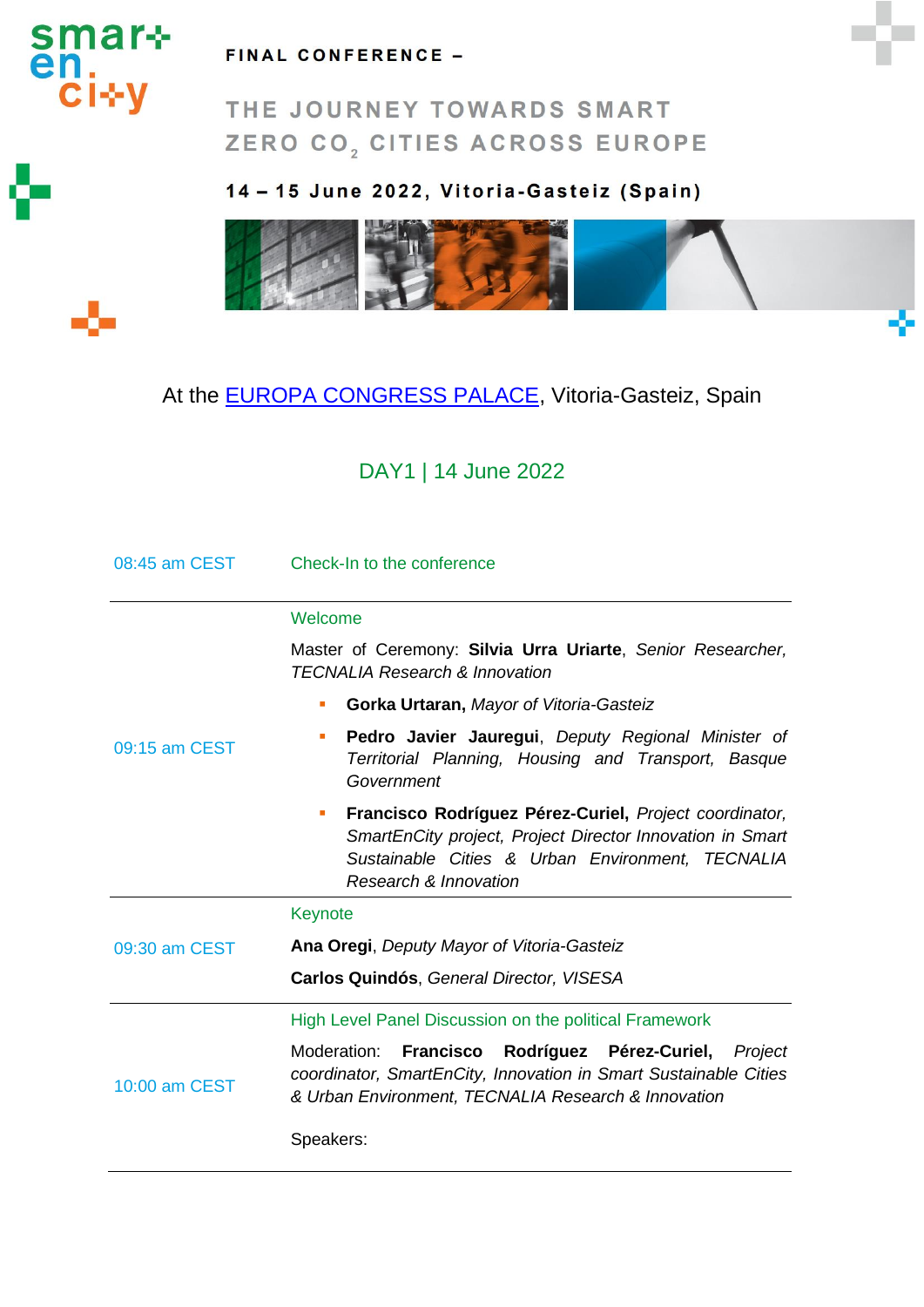

|               | Frans Verspeek, Project coordinator ATELIER, City of<br>ш<br>Amsterdam<br>Thomas Osdoba, Project coordinator, NetZeroCities<br>ш<br>Platform, Climate-KIC<br>Elisabeth Jorge, Project coordinator REPLICATE,<br>ш<br>Fomento San Sebastián<br>Florencio Manteca, Project coordinator STARDUST<br>ш<br>Raimond Tamm, Deputy Mayor, City of Tartu<br>ш |
|---------------|------------------------------------------------------------------------------------------------------------------------------------------------------------------------------------------------------------------------------------------------------------------------------------------------------------------------------------------------------|
| 11:00 am CEST | <b>Break</b><br>Networking break & Knowledge Area on Smart City solutions                                                                                                                                                                                                                                                                            |
|               | The Journey towards Zero Carbon Emission Cities                                                                                                                                                                                                                                                                                                      |
|               | <b>High Level Panel: The Start</b>                                                                                                                                                                                                                                                                                                                   |
|               | Introduction of the 3 stages of the City4Zero Strategy                                                                                                                                                                                                                                                                                               |
| 11:15 am CEST | Moderation: Koldo Urrutia Azcona, Innovation in Smart<br>Sustainable Cities & Urban Environment, Tecnalia Research &<br>Innovation                                                                                                                                                                                                                   |
|               | Speakers:                                                                                                                                                                                                                                                                                                                                            |
|               | Peter Rathje, Senior consultant, ProjectZero<br>п<br>Nikhil Chaudhary, Advisor, EIT Climate-KIC,<br>п<br><b>NetZeroCities</b><br>Dirk Ahlers, Senior Researcher, Project + Cityx Change,<br>п<br><b>NTNU</b>                                                                                                                                         |
| 12:00 pm CEST | The Implementation - Energy Efficiency/ Retrofitting                                                                                                                                                                                                                                                                                                 |
|               | Moderation:<br><b>Francisco</b><br>Rodríguez Pérez-Curiel,<br>Project<br>coordinator, SmartEnCity, Innovation in Smart Sustainable Cities<br>& Urban Environment, TECNALIA Research & Innovation                                                                                                                                                     |
|               | Speakers:                                                                                                                                                                                                                                                                                                                                            |
|               | <b>Torben Esbensen, Project Zero</b><br>п<br>Martin Kikas, Director, TREA<br>п<br>David Grisaleña, Innovation and Sustainability<br>٠<br>Technician, VISESA / lanire Anaya, Deputy to the<br>Directorate General, GIROA VEOLIA                                                                                                                       |

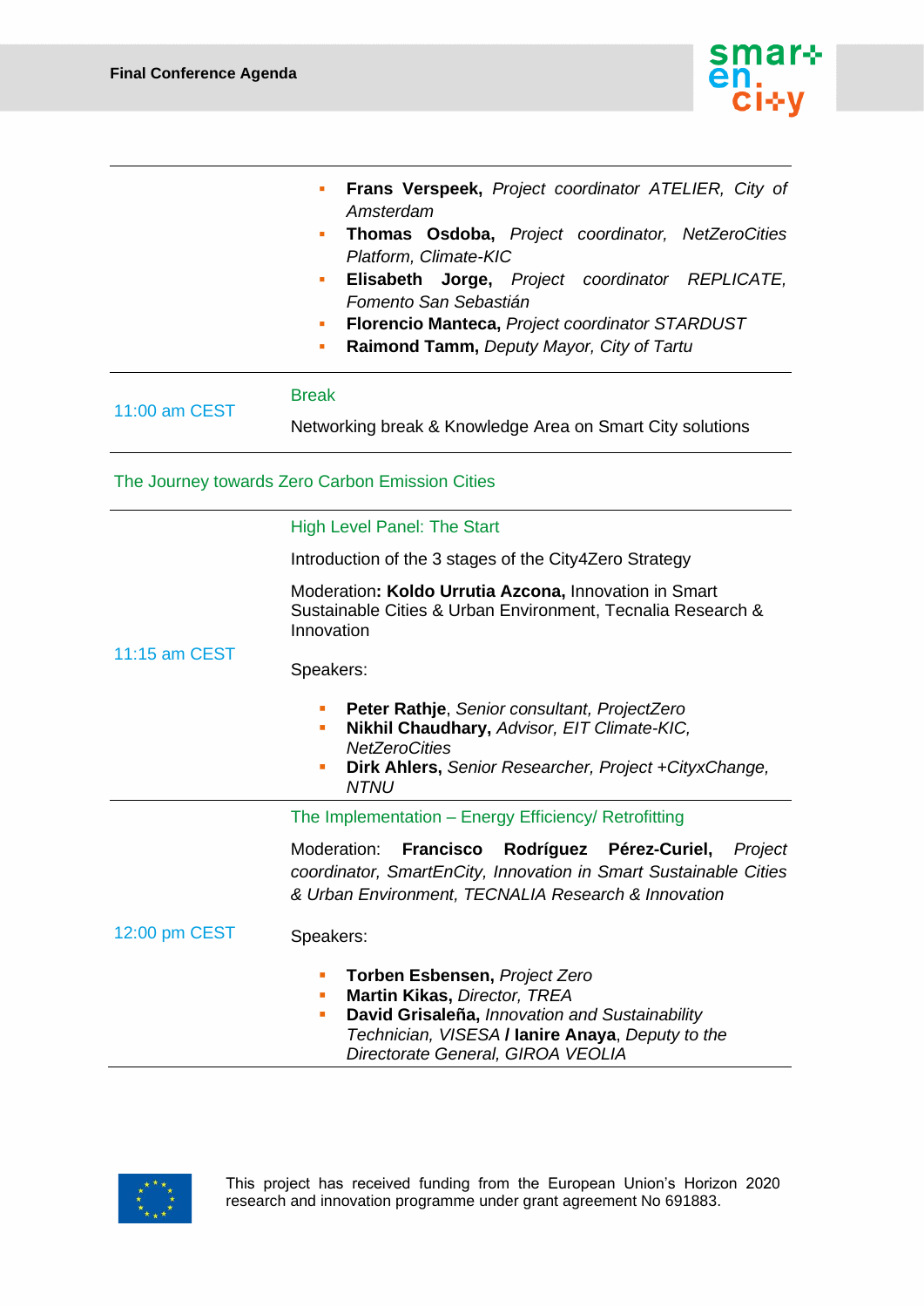

| 01:00 pm CEST | Lunch break and Knowledge Area on Smart City solutions                                                                                                                                                                                                                                                                                                                |
|---------------|-----------------------------------------------------------------------------------------------------------------------------------------------------------------------------------------------------------------------------------------------------------------------------------------------------------------------------------------------------------------------|
|               | The Implementation - Mobility                                                                                                                                                                                                                                                                                                                                         |
| 02:00 pm CEST | Moderation:<br>Rodríguez Pérez-Curiel,<br><b>Francisco</b><br>Project<br>coordinator, SmartEnCity, Innovation in Smart Sustainable Cities<br>& Urban Environment, TECNALIA Research & Innovation                                                                                                                                                                      |
|               | Speakers:                                                                                                                                                                                                                                                                                                                                                             |
|               | Peter Rathje, Senior consultant, ProjectZero<br>Jaanus Tamm, Project Manager, Tartu<br>٠<br>Asier Hermosilla, Innovation and new technologies<br>п<br>technician, TUVISA                                                                                                                                                                                              |
|               | The Implementation - ICT                                                                                                                                                                                                                                                                                                                                              |
| 02:45 pm CEST | Moderation:<br><b>Francisco</b><br>Rodríguez Pérez-Curiel,<br>Project<br>coordinator, SmartEnCity, Innovation in Smart Sustainable Cities<br>& Urban Environment, TECNALIA Research & Innovation                                                                                                                                                                      |
|               | Speakers:<br>Kristina Bozhkova, Project Manager, ProjectZero<br>Urmo Lehtsalu, R&D Development Manager, TELIA<br>п<br>Felix Larrinaga, Researcher, Mondragon University                                                                                                                                                                                               |
|               | <b>Break</b>                                                                                                                                                                                                                                                                                                                                                          |
| 03:30 pm CEST | Networking break & Matchmaking activities of the Smart Cities<br>Marketplace                                                                                                                                                                                                                                                                                          |
|               | Citizen engagement: How to overcome distrust?                                                                                                                                                                                                                                                                                                                         |
| 04:00 pm CEST | Moderation: Eukene Barrenetxea Larrañaga, Head of H-Enea<br>Living Lab                                                                                                                                                                                                                                                                                                |
|               | Speakers:                                                                                                                                                                                                                                                                                                                                                             |
|               | Kertu Vuks, Vice Mayor of Elva rural municipality,<br>п<br>representing SmartEnCity Network in Estonia<br>Peter Rathje, Senior consultant, ProjectZero<br>×<br>Merit Tatar, Member of the Board of Institute of Baltic<br>×<br><b>Studies</b><br>Alberto Ortiz de Elgea, Head of Innovation and<br>×<br>Sustainability, VISESA, Basque Country Public Housing<br>Body |
|               | Aim of the session: The focus will be on overcoming the barriers<br>related to citizen engagement. The barriers will be viewed from                                                                                                                                                                                                                                   |

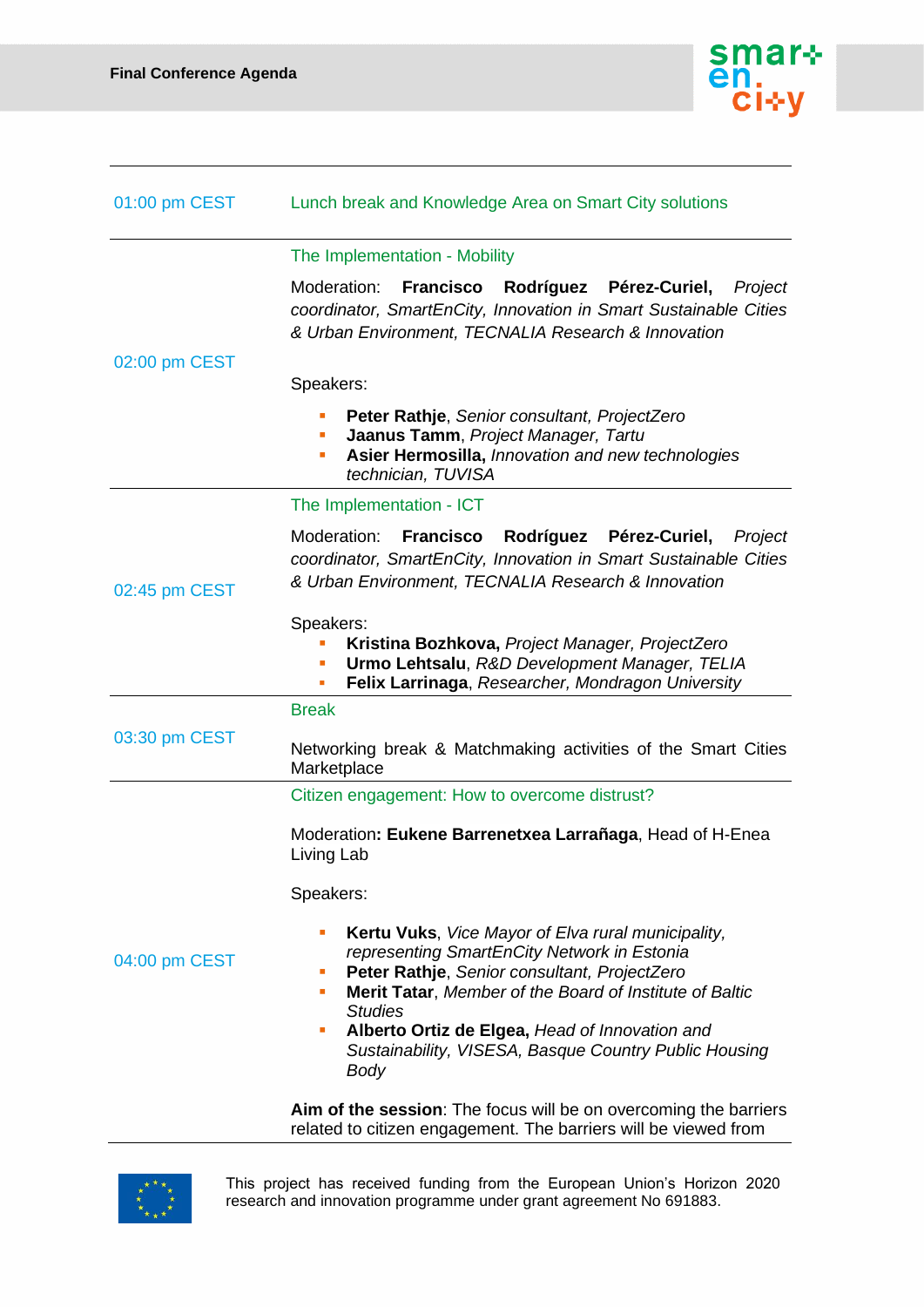

the point of view of renovation and overall district/city development.

|                   | Wrap-up / Key lessons learned / Preview for next day                                                                                                                                                                                                                                                                                                                                                                                                                                                                                                   |
|-------------------|--------------------------------------------------------------------------------------------------------------------------------------------------------------------------------------------------------------------------------------------------------------------------------------------------------------------------------------------------------------------------------------------------------------------------------------------------------------------------------------------------------------------------------------------------------|
| 04:45 pm CEST     | Silvia Urra Uriarte, Senior Researcher, TECNALIA Research &<br>Innovation                                                                                                                                                                                                                                                                                                                                                                                                                                                                              |
| <b>City Tours</b> |                                                                                                                                                                                                                                                                                                                                                                                                                                                                                                                                                        |
| 05:00 pm CEST     | Visit of the medieval quarter of Vitoria-Gasteiz (90-minutes<br>tour)<br>We invite you to lose yourself in a medieval city, taking a trip back<br>through history. You will see the wall, palaces, towers, religious<br>buildings and much more.<br>Visit of the cathedral of Vitoria-Gasteiz (75-minutes tour)<br>ш<br>Explore all its corners, from the underground crypt to the<br>triforium, not forgetting the parapet walkway and the portico of<br>light show. Climb the tower and enjoy a unique panorama of the<br>city from this watchtower. |

# DAY2 | 15 June 2022

| 09:00 am CEST | Check-In to the conference                                                                                                                                                                                                                                                          |
|---------------|-------------------------------------------------------------------------------------------------------------------------------------------------------------------------------------------------------------------------------------------------------------------------------------|
|               | Welcome to DAY 2 of the conference                                                                                                                                                                                                                                                  |
| 09:30 am CEST | Master of Ceremony: Silvia Urra Uriarte, Senior Researcher,<br><b>TECNALIA Research &amp; Innovation</b>                                                                                                                                                                            |
|               | Monitoring & Evaluation: Looking out over different Perspectives                                                                                                                                                                                                                    |
|               | Moderation: Julia Vicente, Energy Department, CARTIF,<br>representative SmartEnCity                                                                                                                                                                                                 |
|               | Speakers:                                                                                                                                                                                                                                                                           |
| 09:45 am CEST | Javier Antolín, Researcher, Centro tecnológico<br>$\blacksquare$<br><b>CARTIF, representative REMOURBAN</b><br>Barbara Branchini, Kveloce I+D+i, representative<br>m.<br>MatchUp<br>Cruz Enrique Borges Hernández, Researcher,<br>ш<br>University of Deusto, representative Atelier |

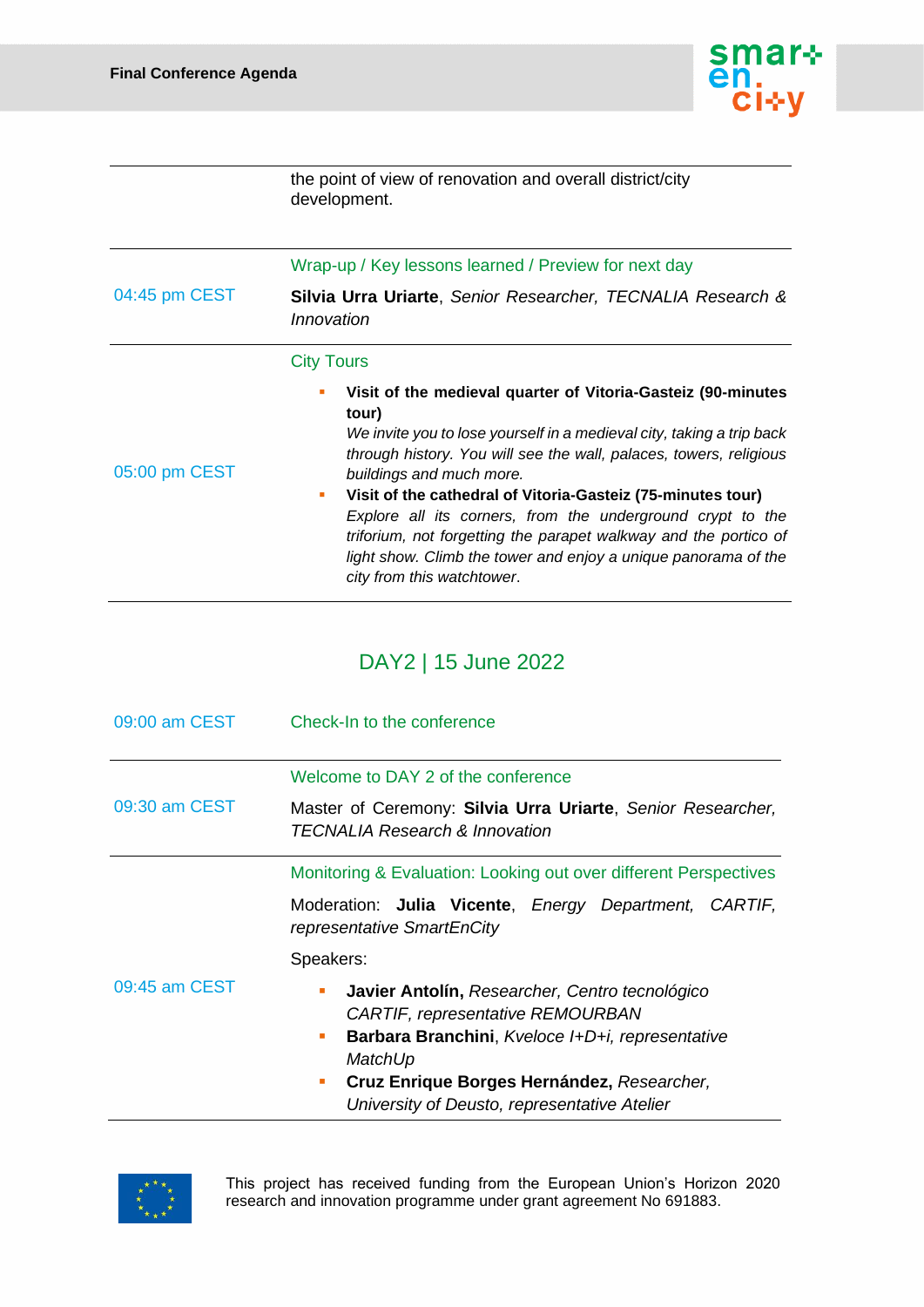

|               | Eduardo Miera, TECNALIA Research & Innovation,<br>ш<br>representative Replicate<br>Sergio Diaz de Garayo, Project director, CENER,<br>ш<br>representative Stardust<br>Aim of the session is to speak about important aspects to bear<br>in mind, problems encountered, and solutions implemented, and                                     |
|---------------|-------------------------------------------------------------------------------------------------------------------------------------------------------------------------------------------------------------------------------------------------------------------------------------------------------------------------------------------|
|               | lessons learnt regarding monitoring and evaluation of projects.                                                                                                                                                                                                                                                                           |
| 10:30 am CEST | <b>Break</b>                                                                                                                                                                                                                                                                                                                              |
|               | Networking break & Knowledge Area on Smart City solutions                                                                                                                                                                                                                                                                                 |
|               | Replication - What and How?                                                                                                                                                                                                                                                                                                               |
|               | Moderation: Merit Tatar, Member of the Board of Institute of<br><b>Baltic Studies</b>                                                                                                                                                                                                                                                     |
|               | Speakers:                                                                                                                                                                                                                                                                                                                                 |
| 10:40 am CEST | Muriël Pels, Advisor European Cooperation and EU<br>T.<br>funding affairs (Horizon2020/Europe), City of Utrecht<br>Jorge Rodrigues de Almeida, Managing Director, RdA<br>ш<br>Climate Solutions & Matchmaking expert of the Smart<br><b>Cities Marketplace</b><br>Serena Pagliula, Project manager H2020 projects, City<br>m,<br>of Lecce |
|               | Aim of the session: Discussion on chances and challenges of<br>replication for cities between different entities within the Smart<br>Cities community. Presentation on how the SmartEnKit (toolkit for<br>replication) can help cities in their transition process.                                                                       |
| 11:25 am CEST | <b>Break</b>                                                                                                                                                                                                                                                                                                                              |
|               | Networking break & Knowledge Area on Smart City solutions                                                                                                                                                                                                                                                                                 |
| 11:40 am CEST | The SmartEnCity Network: How to speed up your Smart City<br>Development<br>Moderation: Kristina Bozhkova, Project Manager, ProjectZero                                                                                                                                                                                                    |
|               | Speakers:                                                                                                                                                                                                                                                                                                                                 |
|               | Ivanka Pandelieva-Dimova, Sofia Energy Center,<br>representing Asenovgrad municipality and the<br>SmartEnCity Network in Bulgaria<br>Sara Botto, RINA, representing Lecce Municipality and<br>ш<br>the SmartEnCity Network in Italy                                                                                                       |

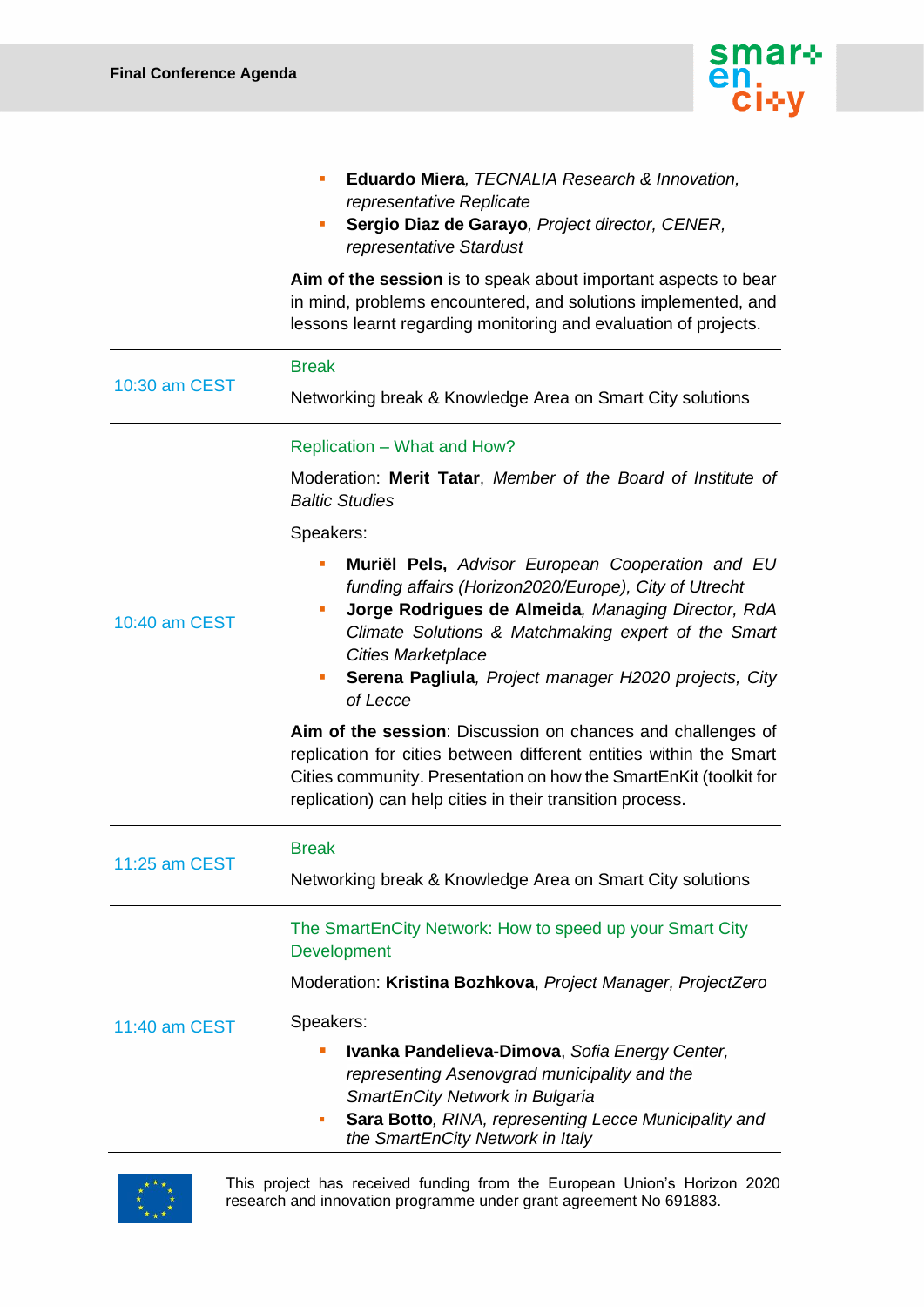

|               | Kertu Vuks, Vice Mayor of Elva rural municipality,<br><b>I</b><br>representing SmartEnCity Network in Estonia<br>Per Alex Sorensen, PlanEnergi representing<br>ш<br><b>SmartEnCity Network in Denmark</b><br>Koldo Urrutia Azcona, Innovation in Smart Sustainable<br>×.<br>Cities & Urban Environment, Tecnalia Research &<br>Innovation, representing SmartEnCity Network in Spain<br>Aim of the session: Reflection on the network from view of the<br>member cities. How can you benefit from being part in a                                                                                                                                                                                                                                                                               |
|---------------|-------------------------------------------------------------------------------------------------------------------------------------------------------------------------------------------------------------------------------------------------------------------------------------------------------------------------------------------------------------------------------------------------------------------------------------------------------------------------------------------------------------------------------------------------------------------------------------------------------------------------------------------------------------------------------------------------------------------------------------------------------------------------------------------------|
|               | network and what are the five top recommendations from the<br>SECN?                                                                                                                                                                                                                                                                                                                                                                                                                                                                                                                                                                                                                                                                                                                             |
| 12:20 pm CEST | <b>SmartEnCity Network Knowledge Exchange</b><br><b>Topics and Speakers:</b><br><b>Energy efficiency and Retrofitting with Martin Kikas,</b><br>Tartu Regional Energy Agency, Estonia; David<br>Grisaleña, Visesa, Spain<br>Citizen engagement with Peter Rathje, ProjectZero,<br>×<br>Denmark, Eukene Barrenetxea Larranaga, H-ENEA<br>Living Lab, Spain; Andra Asser, Institute of Baltic<br>Studies, Estonia<br>Mobility with Juan Carlos Escudero, Vitoria-Gasteiz,<br>$\blacksquare$<br>Spain; Jaanus Tamm, Tartu, Estonia<br>ICT with Urmo Lehtsalu, Telia, Estonia; Felix<br>×<br>Larrinaga, Mondragon Corporation, Spain<br>Matchmaking services of the Smart Cities Marketplace<br>with Jorge Rodrigues de Almeida, RdA Climate<br>Solutions; Sabine Haeßler, Steinbeis Europa Zentrum |
| 01:00 pm CEST | <b>Lunch &amp; Networking</b>                                                                                                                                                                                                                                                                                                                                                                                                                                                                                                                                                                                                                                                                                                                                                                   |